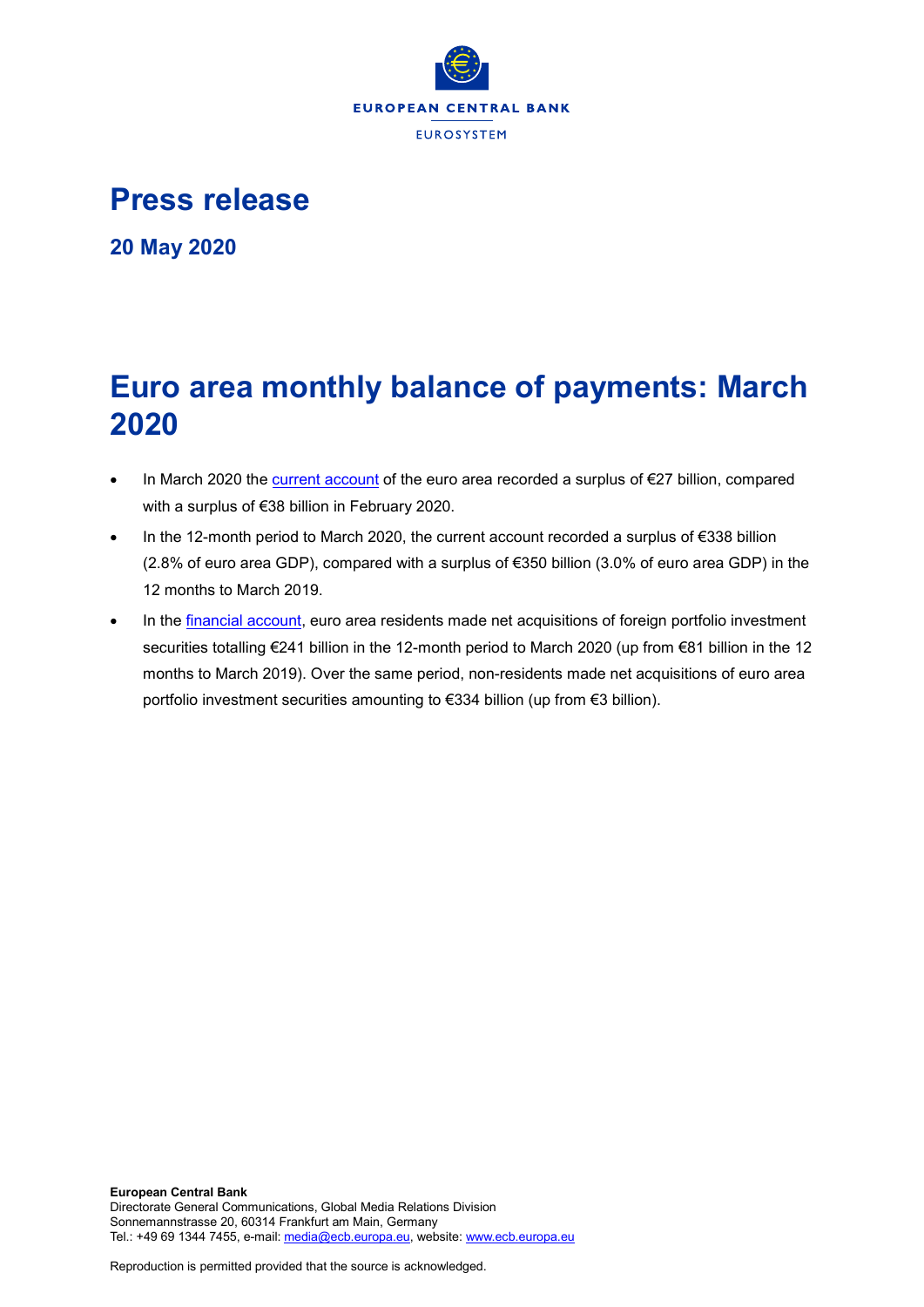## **Chart 1**

#### Euro area current account balance



Source: ECB.

The *current account* of the euro area recorded a surplus of €27 billion in March 2020, a decrease of €11 billion from the previous month (see Chart 1 and Table 1). Surpluses were recorded for *goods* (€32 billion), *services* (€2 billion) and *primary income* (€2 billion). These were partly offset by a deficit for *secondary income* (€9 billion). Amid the coronavirus (COVID-19) pandemic and the measures implemented to contain its spread, both exports and imports of *goods* and *services* decreased compared with February 2020 as did credit and debit flows in *primary income.*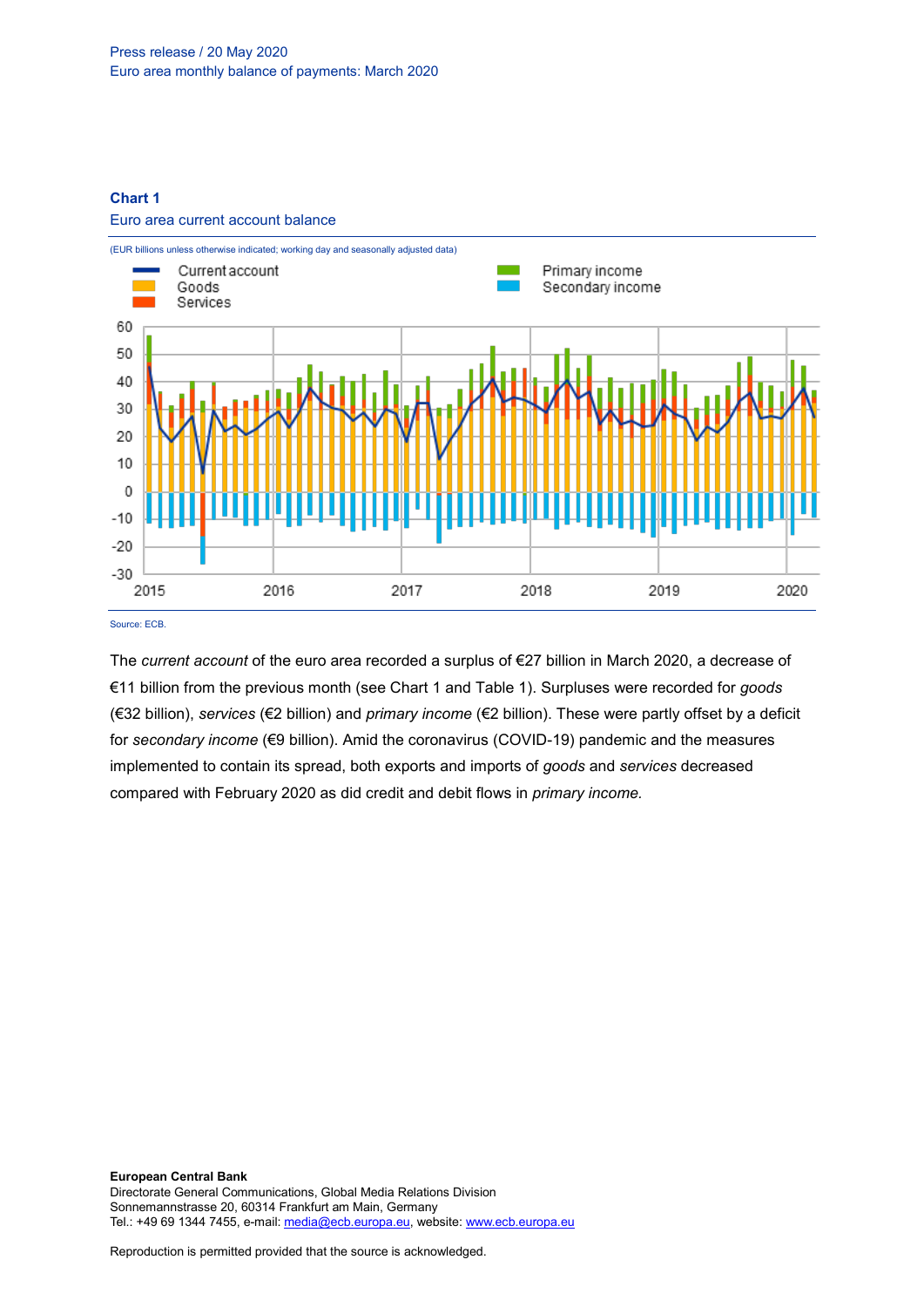## **Table 1**

## Current account of the euro area

(EUR billions unless otherwise indicated; transactions; working day and seasonally adjusted data)

|                         |                  | Cumulated figures for the 12-month<br>period ending in |         |                   |         |       |                     |                 |
|-------------------------|------------------|--------------------------------------------------------|---------|-------------------|---------|-------|---------------------|-----------------|
|                         |                  | <b>March 2019</b>                                      |         | <b>March 2020</b> |         |       |                     |                 |
|                         |                  | % of GDP                                               |         | % of GDP          |         |       | Mar 2019   Feb 2020 | <b>Mar 2020</b> |
| <b>Current account</b>  | <b>Balance</b>   | 350                                                    | 3.0%    | 338               | 2.8%    | 27    | 38                  | 27              |
|                         | Credit           | 4,214                                                  | 36.2%   | 4,303             | 36.1%   | 357   | 364                 | 323             |
|                         | Debit            | 3,864                                                  | 33.2%   | 3,965             | 33.3%   | 331   | 326                 | 296             |
| Goods                   | <b>Balance</b>   | 295                                                    | 2.5%    | 339               | 2.8%    | 26    | 31                  | 32              |
|                         | Credit (exports) | 2,372                                                  | 20.3%   | 2,402             | 20.2%   | 203   | 205                 | 187             |
|                         | Debit (imports)  | 2,077                                                  | 17.8%   | 2,063             | 17.3%   | 177   | 173                 | 155             |
| <b>Services</b>         | <b>Balance</b>   | 115                                                    | 1.0%    | 61                | 0.5%    | 8     | 5                   | 2               |
|                         | Credit (exports) | 934                                                    | 8.0%    | 990               | 8.3%    | 79    | 84                  | 70              |
|                         | Debit (imports)  | 818                                                    | 7.0%    | 929               | 7.8%    | 71    | 79                  | 68              |
| Primary income          | <b>Balance</b>   | 100                                                    | 0.9%    | 81                | 0.7%    | 5     | 10                  | 2               |
|                         | Credit           | 798                                                    | 6.8%    | 799               | 6.7%    | 65    | 66                  | 57              |
|                         | Debit            | 698                                                    | 6.0%    | 718               | 6.0%    | 60    | 56                  | 55              |
| Secondary income Credit | <b>Balance</b>   | $-160$                                                 | $-1.4%$ | $-143$            | $-1.2%$ | $-12$ | $-8$                | -9              |
|                         |                  | 111                                                    | 1.0%    | 111               | 0.9%    | 10    | 10                  | 8               |
|                         | Debit            | 271                                                    | 2.3%    | 255               | 2.1%    | 22    | 18                  | 18              |

Source: ECB.

Note: Discrepancies between totals and their components may be due to rounding.

## Data for the current [account](http://sdw.ecb.europa.eu/browseSelection.do?df=true&ec=&dc=&oc=&pb=&rc=&DATASET=0&removeItem=&removedItemList=&mergeFilter=&activeTab=&showHide=&FREQ.243=M&ADJUSTMENT.243=Y&REF_AREA.243=I8&ACCOUNTING_ENTRY.243=B&ACCOUNTING_ENTRY.243=C&ACCOUNTING_ENTRY.243=D&INT_ACC_ITEM.243=CA&INT_ACC_ITEM.243=G&INT_ACC_ITEM.243=IN1&INT_ACC_ITEM.243=IN2&INT_ACC_ITEM.243=S&node=9688874&legendRef=reference&legendNor=) of the euro area

In the 12 months to March 2020, the *current account* recorded a surplus of €338 billion (2.8% of euro area GDP), compared with a surplus of €350 billion (3.0% of euro area GDP) in the 12 months to March 2019. This decline was driven by a reduction in the surplus for *services* (from €115 billion to €61 billion) and for *primary income* (from €100 billion to €81 billion). These developments were partly offset by a larger surplus for *goods* (up from €295 billion to €339 billion) and a smaller deficit for *secondary income* (down from €160 billion to €143 billion).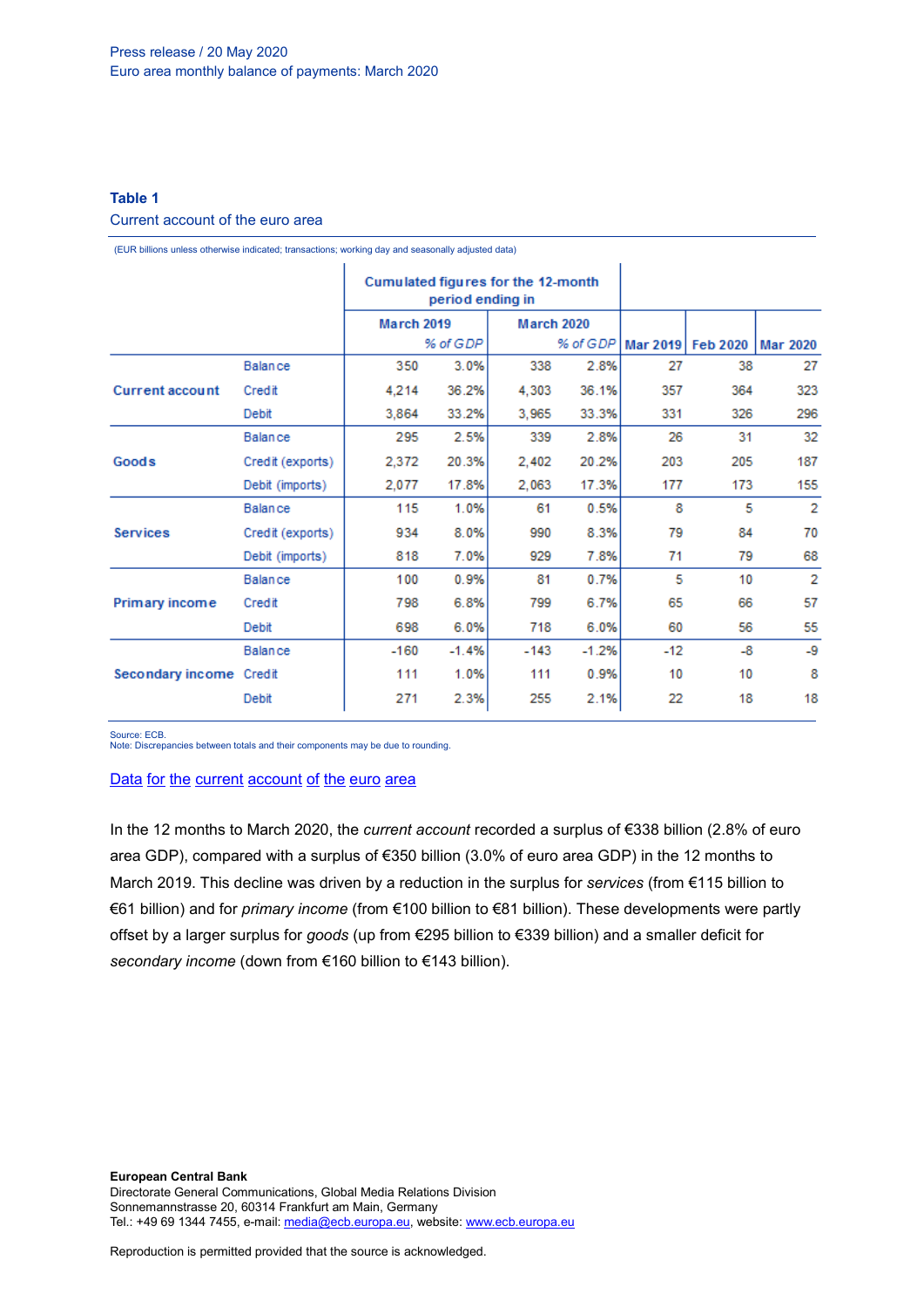### **Chart 2**





#### Source: ECB.

Notes: For assets, a positive (negative) number indicates net purchases (sales) of non-euro area instruments by euro area investors. For liabilities, a positive (negative) number indicates net sales (purchases) of euro area instruments by non-euro area investors.

In *direct investment*, euro area residents made net investments of €79 billion in non-euro area assets in the 12-month period to March 2020, following net disinvestments of €175 billion in the 12 months to March 2019 (see Chart 2 and Table 2). Non-residents made net investments in euro area assets of €102 billion in the 12-month period to March 2020, following net disinvestments of €303 billion in the 12 months to March 2019.

In *portfolio investment*, net purchases of foreign *debt securities* by euro area residents increased to €234 billion in the 12-month period to March 2020, following net purchases of €92 billion in the 12 months to March 2019. Over the same period euro area residents made net purchases of foreign *equity* of €7 billion, after net sales of €11 billion in the 12 months to March 2019. Non-residents made net purchases of euro area *debt securities* (€127 billion) in the 12 months to March 2020, after recording net sales of €88 billion in the 12 months to March 2019. Over the same period, nonresidents' net purchases of euro area *equity* rose to €208 billion from €91 billion.

**European Central Bank** Directorate General Communications, Global Media Relations Division Sonnemannstrasse 20, 60314 Frankfurt am Main, Germany Tel.: +49 69 1344 7455, e-mail[: media@ecb.europa.eu,](mailto:media@ecb.europa.eu) website[: www.ecb.europa.eu](http://www.ecb.europa.eu/)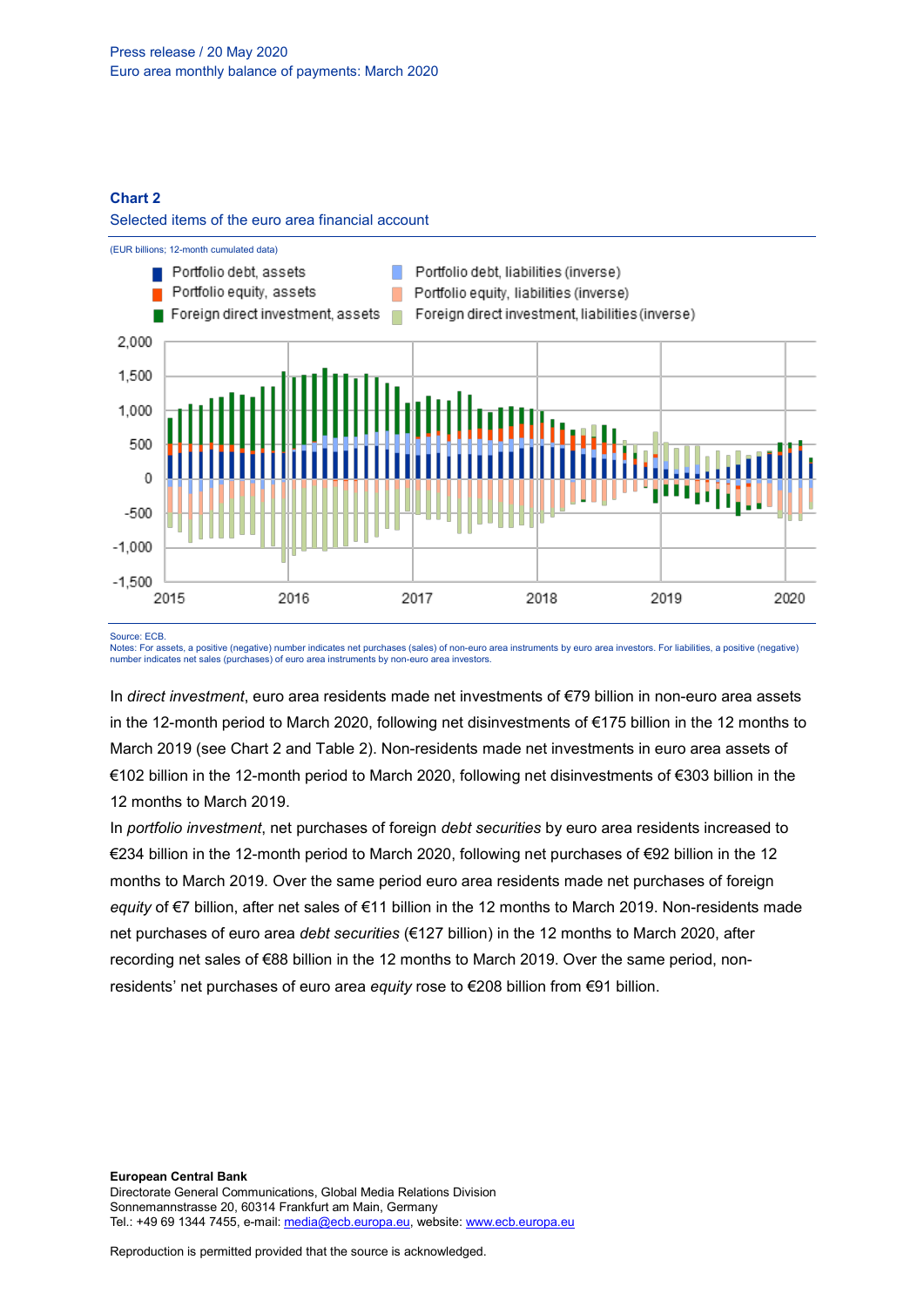## **Table 2**

#### Financial account of the euro area

(EUR billions unless otherwise indicated; transactions; non-working day and non-seasonally adjusted data)

|                              | Cumulated figures for the 12-month period ending in |            |             |                   |        |             |
|------------------------------|-----------------------------------------------------|------------|-------------|-------------------|--------|-------------|
|                              |                                                     | March 2019 |             | <b>March 2020</b> |        |             |
|                              | Net                                                 | Assets     | Liabilities | Net               | Assets | Liabilities |
| <b>Financial account</b>     | 360                                                 | 274        | $-86$       | 248               | 947    | 699         |
| Direct investment            | 128                                                 | $-175$     | $-303$      | $-23$             | 79     | 102         |
| <b>Portfolio inves tment</b> | 78                                                  | 81         | 3           | $-93$             | 241    | 334         |
| Equity                       | $-102$                                              | $-11$      | 91          | $-200$            | 7      | 208         |
| Debt securities              | 180                                                 | 92         | $-88$       | 107               | 234    | 127         |
| Financial derivatives (net)  | 104                                                 | 104        |             | 44                | 44     |             |
| Other investment             | 34                                                  | 248        | 214         | 316               | 579    | 263         |
| Eurosystem                   | 5                                                   | 3          | $-1$        | $-56$             | 8      | 64          |
| Other MFIs                   | 104                                                 | 193        | 89          | 294               | 412    | 118         |
| General government           | -9                                                  | 8          | 18          | 16                | 6      | $-10$       |
| Other sectors                | -65                                                 | 43         | 108         | 61                | 153    | 92          |
| Reserve assets               | 17                                                  | 17         |             | 4                 | 4      |             |

Source: ECB.

Notes: Decreases in assets and liabilities are shown with a minus sign. Net financial derivatives are reported under assets. "MFIs" stands for monetary financial institutions. Discrepancies between totals and their components may be due to rounding.

## Data for the [financial](http://sdw.ecb.europa.eu/browseSelection.do?df=true&ec=&dc=&oc=&pb=&rc=&DATASET=0&removeItem=&removedItemList=&mergeFilter=&activeTab=&showHide=&FREQ.243=M&REF_AREA.243=I8&REF_SECTOR.243=S1&REF_SECTOR.243=S121&REF_SECTOR.243=S12T&REF_SECTOR.243=S13&REF_SECTOR.243=S1P&COUNTERPART_SECTOR.243=S1&FLOW_STOCK_ENTRY.243=T&ACCOUNTING_ENTRY.243=A&ACCOUNTING_ENTRY.243=L&ACCOUNTING_ENTRY.243=N&FUNCTIONAL_CAT.243=D&FUNCTIONAL_CAT.243=O&FUNCTIONAL_CAT.243=P&FUNCTIONAL_CAT.243=R&INSTR_ASSET.243=F&INSTR_ASSET.243=F3&INSTR_ASSET.243=F5&INSTR_ASSET.243=FL&MATURITY.243=T&MATURITY.243=_Z&node=9688874&legendRef=reference&legendNor=) account of the euro area

In *other investment*, euro area residents' net acquisitions of foreign assets increased to €579 billion in the 12 months to March 2020 (following €248 billion in the 12 months to March 2019), while their net incurrence of liabilities increased to €263 billion from €214 billion.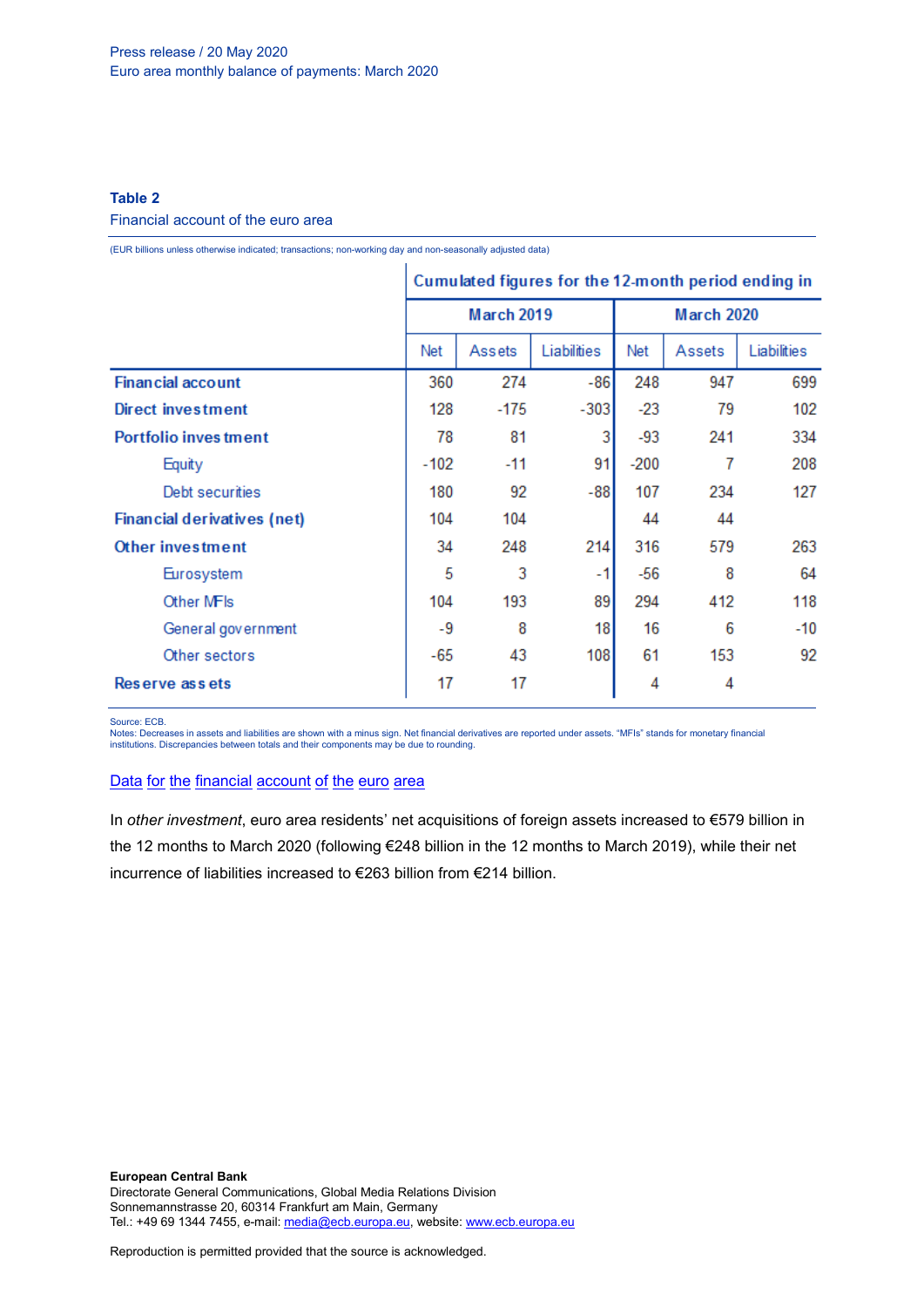### **Chart 3**

Monetary presentation of the balance of payments



Source: ECB.

Notes: MFI net external assets (enhanced) incorporates an adjustment to MFI net external assets (as reported in the consolidated MFI balance sheet items statistics)<br>based on information on MFI long-term liabilities held by the euro area. Financial transactions are shown as liabilities net of assets. "Other" includes *financial derivatives*, *other investment* and statistical discrepancies.

The monetary presentation of the balance of payments (see Chart 3) shows that the *net external assets (enhanced) o*f euro area MFIs increased by €282 billion in the 12-month period to March 2020. This increase was driven mainly by the euro area's *current and capital accounts* surplus and euro area non-MFIs' net inflows in *portfolio investment equity.* This development was partially compensated by *other* flows, in particular *other investment* net outflows.

In March 2020 the Eurosystem's stock of *reserve assets* increased to €866.3 billion, from €864.7 billion in the previous month (see Table 3). This increase was largely driven by net acquisitions of assets (€3.6 billion) which was partly offset by the effect of negative price changes (€2.1 billion).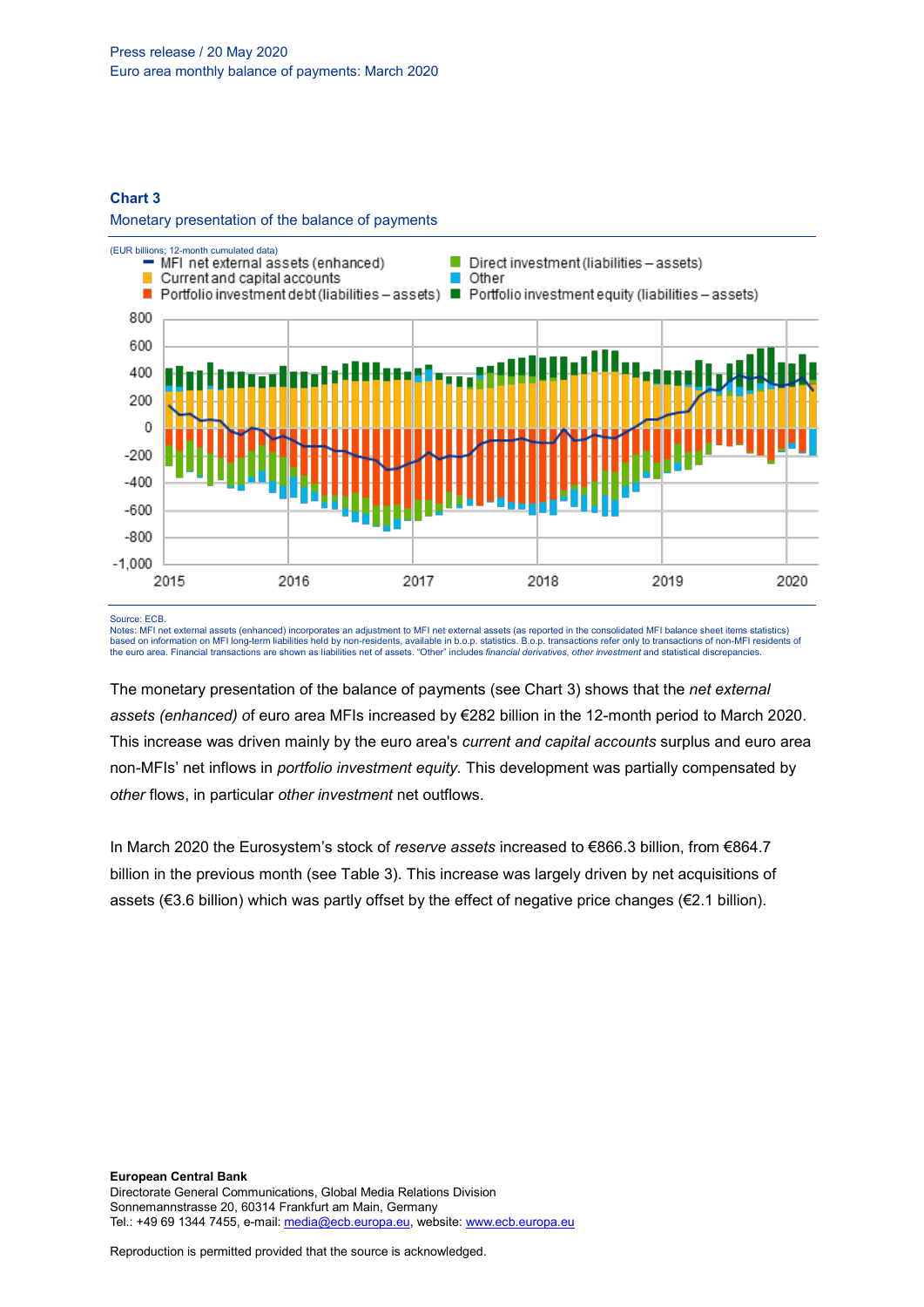### **Table 3**

#### Reserve assets of the euro area

|                             | February 2020          | March 2020          |                             |                          |                        |  |
|-----------------------------|------------------------|---------------------|-----------------------------|--------------------------|------------------------|--|
|                             | Amounts<br>outstanding | <b>Transactions</b> | Exchange<br>rate<br>changes | Price<br>changes         | Amounts<br>outstanding |  |
| Reserve assets              | 864.7                  | 3.6                 | 0.2                         | $-2.1$                   | 866.3                  |  |
| Monetary gold               | 511.8                  | 0.0                 |                             | $-3.5$                   | 508.2                  |  |
| Special drawing rights      | 54.2                   | 0.0                 | $-0.2$                      | ٠                        | 53.9                   |  |
| Reserve position in the IMF | 24.1                   | 0.1                 | $-0.1$                      | $\overline{\phantom{a}}$ | 24.1                   |  |
| Other reserve assets        | 274.6                  | 3.5                 | 0.5                         | 1.4                      | 280.1                  |  |

(EUR billions; amounts outstanding at the end of the period, flows during the period; non-working day and non-seasonally adjusted data)

Source: ECB.

Note: "Other reserve assets" comprises currency and deposits, securities, financial derivatives (net) and other claims.

#### Data for the [reserve](http://sdw.ecb.europa.eu/browseSelection.do?df=true&ec=1&dc=&oc=0&pb=1&rc=0&DATASET=243&DATASET=244&removeItem=&removedItemList=&mergeFilter=&activeTab=BP6&showHide=&FREQ.243=M&REF_AREA.243=I8&MATURITY.243=T&MATURITY.243=_Z&REF_AREA.244=U2&ACCOUNTING_ENTRY.244=A&INSTR_ASSET.244=F&INSTR_ASSET.244=F11&INSTR_ASSET.244=F12&INSTR_ASSET.244=FK&node=SEARCHRESULTS&q=reserve+assets&type=series&legendRef=reference&legendNor=) assets of the euro area

#### **Data revisions**

This press release incorporates revisions to the data for January and February 2020.These revisions did not significantly alter the figures previously published.

The production of monthly b.o.p. statistics has in most countries been affected by the COVID-19 crisis. The lockdown measures implemented across the euro area have created challenges for the data collection and compilation process. In addition, the abrupt economic impact of these measures has caused particular difficulties for the estimation of infra-annual data. The forthcoming releases are therefore subject to higher uncertainty. More information on the potential impact of the COVID-19 crisis on b.o.p. statistics can be found [here.](https://www.ecb.europa.eu/stats/balance_of_payments_and_external/balance_of_payments/shared/pdf/Impact_of_Covid-19_in_BoP.en.pdf)

### **Next press releases:**

- monthly balance of payments: 19 June 2020 (reference data up to the April 2020)
- quarterly balance of payments and international investment position: 3 July 2020 (reference data up to the first quarter of 2020)

**For media queries, please contact [Philippe Rispal,](mailto:philippe.rispal@ecb.europa.eu) tel.: +49 69 1344 5482.**

**European Central Bank** Directorate General Communications, Global Media Relations Division Sonnemannstrasse 20, 60314 Frankfurt am Main, Germany Tel.: +49 69 1344 7455, e-mail[: media@ecb.europa.eu,](mailto:media@ecb.europa.eu) website[: www.ecb.europa.eu](http://www.ecb.europa.eu/)